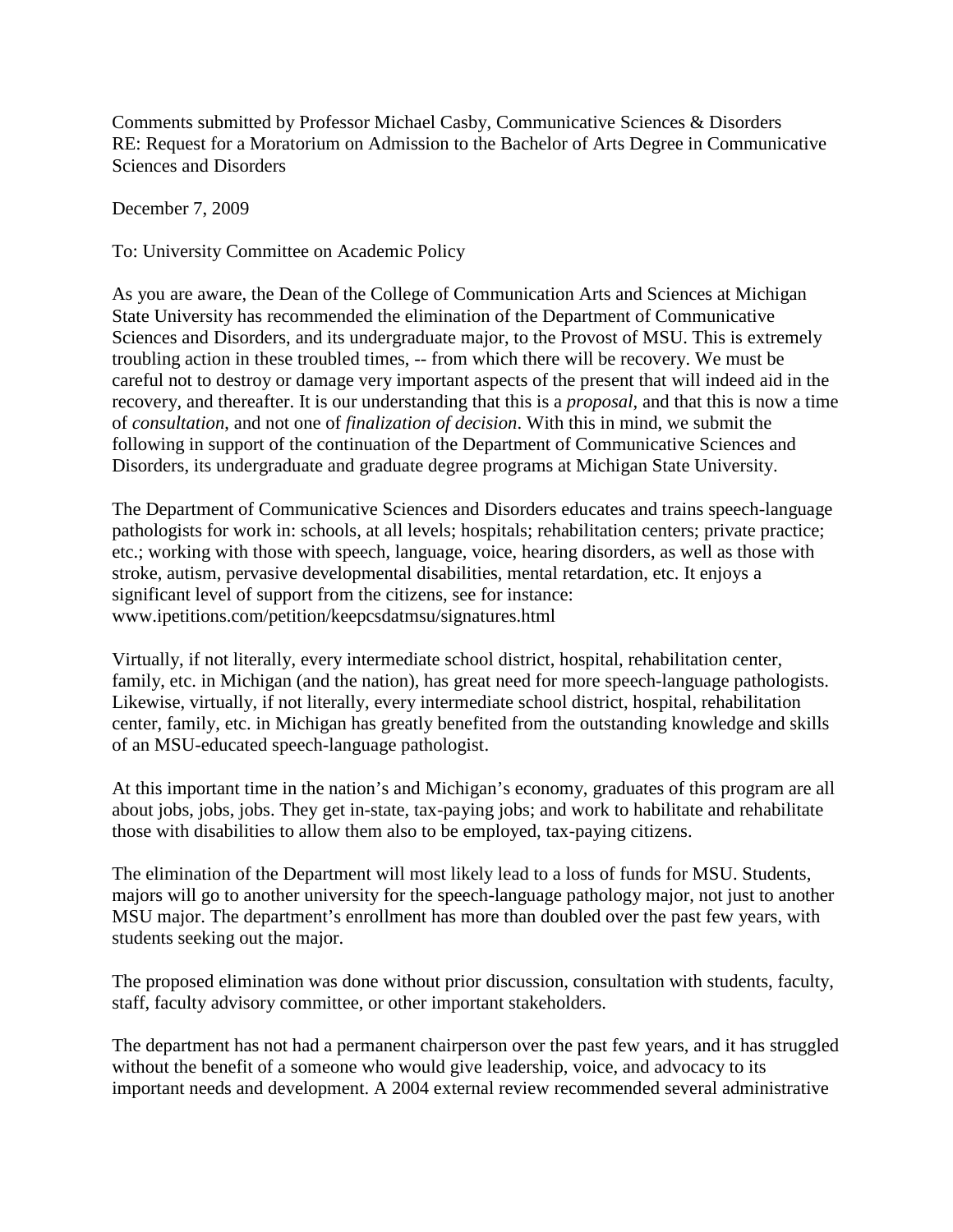support actions to strengthen the Department, but unfortunately, they have not been implemented or forthcoming.

- Over 43 million people in the United States have communication impairments.
- Communication impairments affect the most vulnerable in our society the young, the aged, the poor, the disabled.
- By all indications, trends, and rating systems there is a dire state and national need for speech-language pathologists and audiologists.
- The professions of speech-language pathology and audiology demonstrate tremendous growth opportunities. The U.S. Bureau of Labor rates both speech-language pathology and audiology among the highest need professions, and reports an expected need for a 36% increase in the next decade.
- Graduates get good, well-paying, rewarding, contributing, tax-paying professional positions. The employment rate is virtually 100%+, given that most graduates have a choice of positions; and many, many positions continue to go unfilled.
- The Department is ranked in the top quarter of such programs in the country, with markedly fewer resources than average.
	- o Nationally, on average per program:
		- the undergraduate enrollment is  $\sim$ 175 -- MSU's  $\sim$ 285.
		- the master's degree enrollment is  $\sim$  55 -- MSU's  $\sim$  65
		- $\blacksquare$  the doctoral degree enrollment at MSU was approximately 7-10; the national median for such programs.
		- $\blacksquare$  there are ~14 institutionally supported faculty -- MSU's 8.
		- there are  $\sim$  5 institutionally supported clinical supervisors  $-$ MSU's 0.
		- the pass rate on the national certifying exam is 76% -- MSU's 98%
- The Department has had national peer review and been awarded national accreditation from the Council on Academic Accreditation of the American Speech-Language-Hearing Association.
- Departmental faculty and academic staff are engaged across the University's mission and vision of multidimensional excellence in teaching, service, and research.
- Faculty are involved in distance learning and online initiatives.
- Faculty are actively involved with numerous trans-collegiate projects and programs to include: cognitive sciences, education, infant and early childhood studies, genetics, radiology, epidemiology, physics, etc.
- The Department has several overseas' initiatives to include study abroad activities, and humanitarian based projects in Mexico for example.
- Departmental faculty and academic staff are actively involved at the professional levels with such groups as the Michigan Speech-Language-Hearing Association, the American Speech-Language-Hearing Association, the Council for Exceptional Children, the National Black Association for Speech-Language, and Hearing, etc.
- A 2004 external review recommended several administrative support actions to strengthen the Department, unfortunately, they were not implemented.
- The Department is among the last in faculty size, budget, administrative support, and program investment in the Big 10. All of this, of course, directly negatively affects research activities, grants, publications for example. Nevertheless, after years of